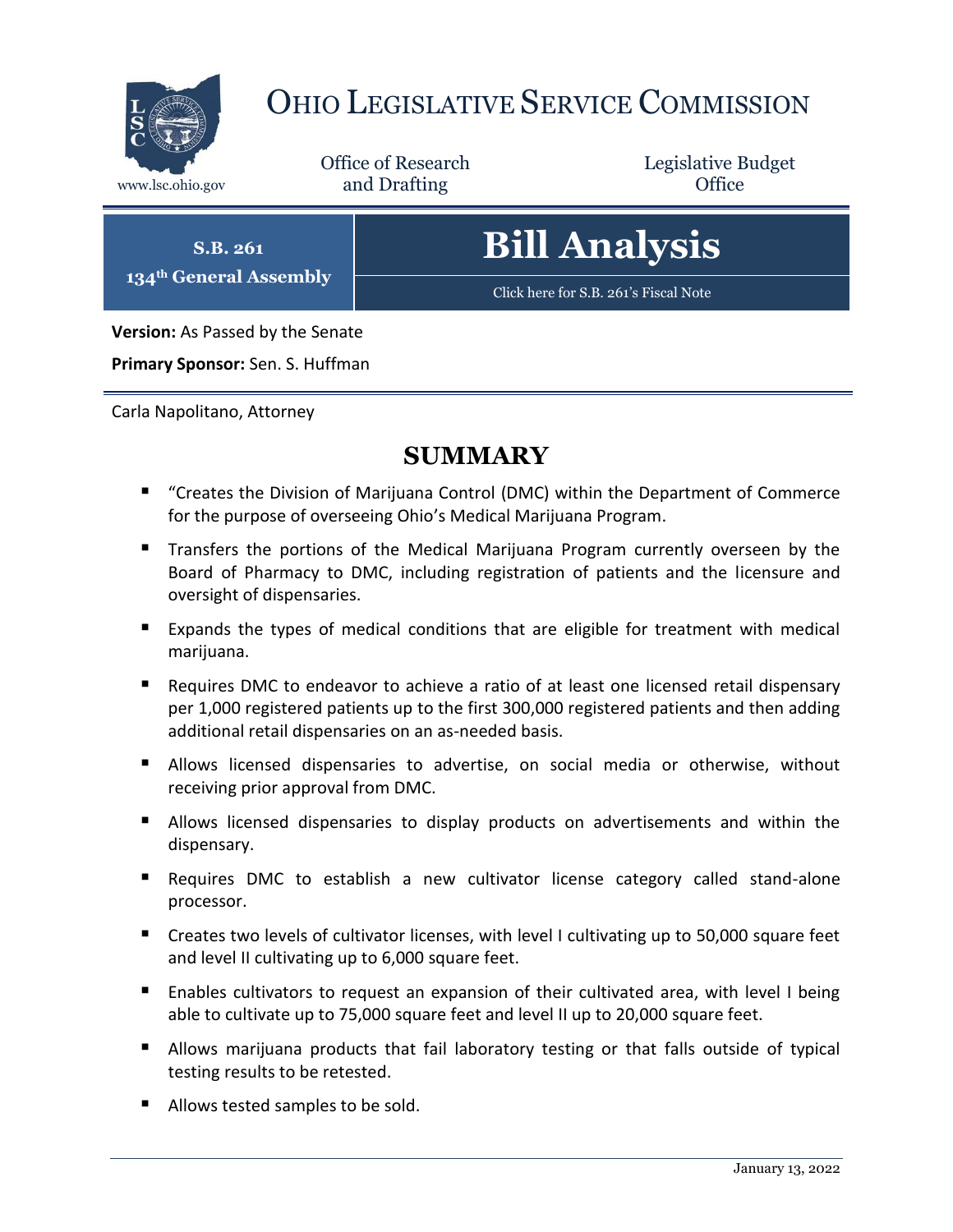- Expands the permissible forms of medical marijuana that may be dispensed to include pills, capsules and suppositories, oral pouches, oral strips, oral or topical sprays, salves, lotions, or similar items, and inhalers.
- **Increases the permissible tetrahydrocannabinol (THC) content of extracts, from not** more than 70% to 90%.
- Enables physicians to recommend medical marijuana via telemedicine.
- Allows a physician that is the medical director of a dispensary to be certified to recommend medical marijuana.

# **TABLE OF CONTENTS**

| Physician medical marijuana certification and the State Medical Board 11 |  |
|--------------------------------------------------------------------------|--|
|                                                                          |  |
|                                                                          |  |
|                                                                          |  |

# **DETAILED ANALYSIS**

#### <span id="page-1-0"></span>**Overview**

The bill creates a new Division of Marijuana Control (DMC) within the Department of Commerce. The purpose of DMC is to oversee and administer Ohio's Medical Marijuana Control Program. As such, the majority of responsibilities the State Board of Pharmacy has with regard to the medical marijuana program are transferred to DMC. These transferred responsibilities include: patient and caregiver registration, approval and oversight of retail dispensary licensees, oversight of licensee taxation, criminal records checks for license applicants and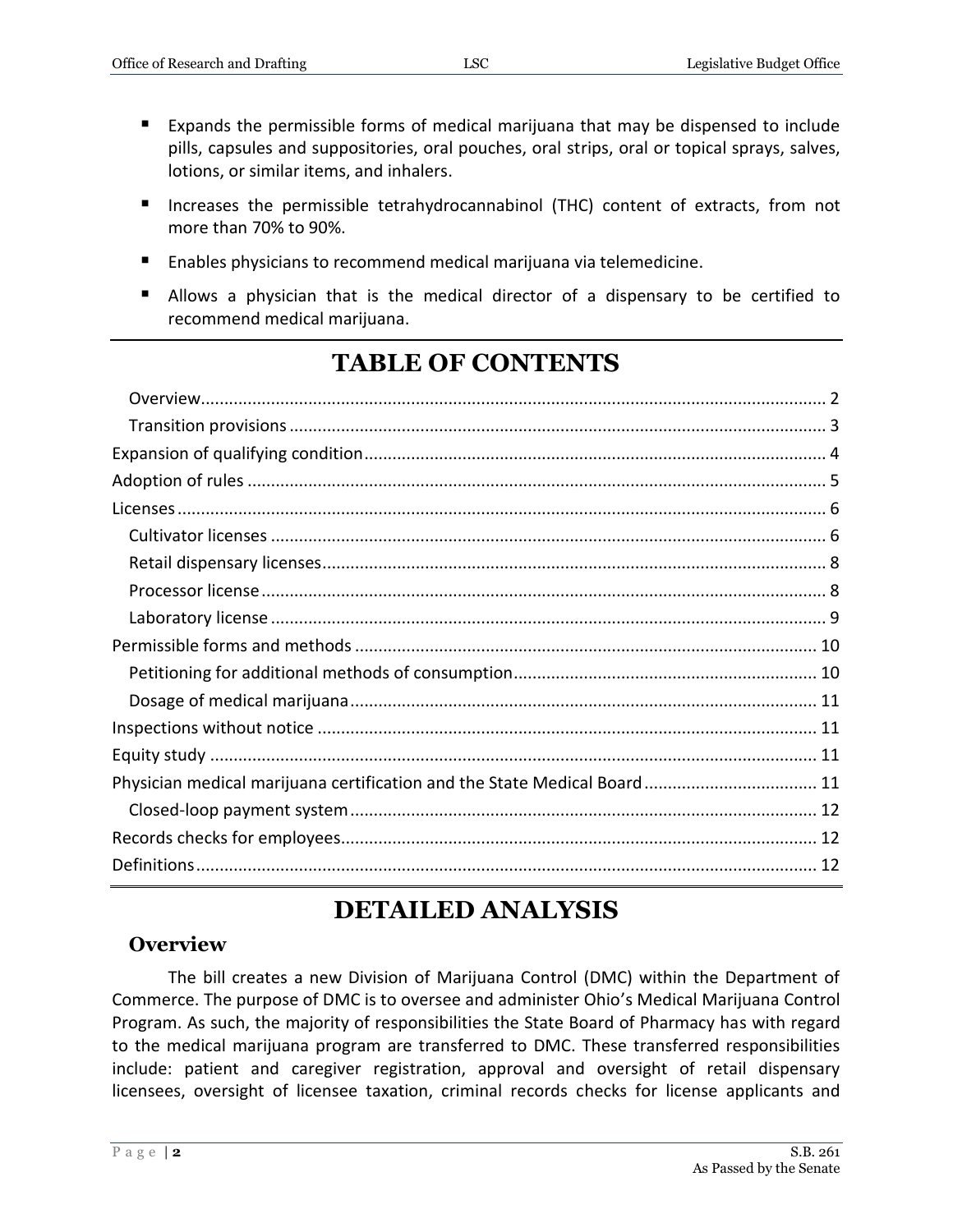employees, investigations of violations of the Medical Marijuana Law, entering into reciprocity agreements with other states, and maintenance of a toll-free telephone line for responding to inquiries related to the Medical Marijuana Program. It also changes references in the Revised Code as necessary to accommodate these changes. $1$ 

#### <span id="page-2-0"></span>**Transition provisions**

Not later than 60 days after the bill's effective date, the Department of Commerce and the State Board of Pharmacy must transfer regulation of the Medical Marijuana Control Program to DMC. Until the transfer is complete, the Board retains regulatory authority over licensing of retail dispensaries, registering patients and caregivers, and related duties.<sup>2</sup>

Upon the completion of the transfer, the Medical Marijuana Control Program in the State Board of Pharmacy is abolished. All of its records, as well of all of its other assets and liabilities relating to the Medical Marijuana Control Program, must be transferred to DMC. DMC is successor to, and assumes the obligations of, the Medical Marijuana Control Program in the State Board of Pharmacy. Any business commenced, but not completed by the Board on the date of the completion of the transfer must be completed by DMC in the same manner, and with the same effect, as if completed by the State Board of Pharmacy. No validation, cure, right, privilege, remedy, obligation, or liability is lost or impaired by reason of the transfer.

Furthermore, DMC is responsible for adopting rules establishing standards and procedures for the Medical Marijuana Control Program. The rules regulating the Medical Marijuana Control Program in existence on the bill's effective date continue in effect until repealed or amended by DMC. However, not later than 90 days after the bill's effective date, DMC must review and propose revisions to the rules related to medical marijuana retail dispensaries.

A license to operate as a retail dispensary, as well as a patient registration, issued by the Board remain in effect for the remainder of the license's or registration's term, unless earlier suspended or revoked. However, the bill authorizes DMC to suspend, suspend without prior hearing, revoke, or refuse to renew a license issued by the Board.<sup>3</sup> Until the transfer is complete, the Board will issue renewals; thereafter DMC will issue them.

Any form of medical marijuana approved by the State Board of Pharmacy remains approved until revoked by DMC, after giving notice to the petitioner for that alternate form. DMC must post notice of that revocation on its website.<sup>4</sup>

<sup>1</sup> R.C. 3796.02, 3796.03, 3796.032, 3796.04, repealed, 3796.05, 3796.06, 3796.061, 3796.08, 3796.10, 3796.11, 3796.12, 3796.13, 3796.14, 3796.15, 3796.16, 3796.17, 3796.22, 3796.23, 3796.27, 3796.30, and 4776.01.

 $2$  R.C. 3796.08(A)(1).

 $3$  R.C. 3796.14(A)(1)(a).

<sup>&</sup>lt;sup>4</sup> Section 4 of the bill.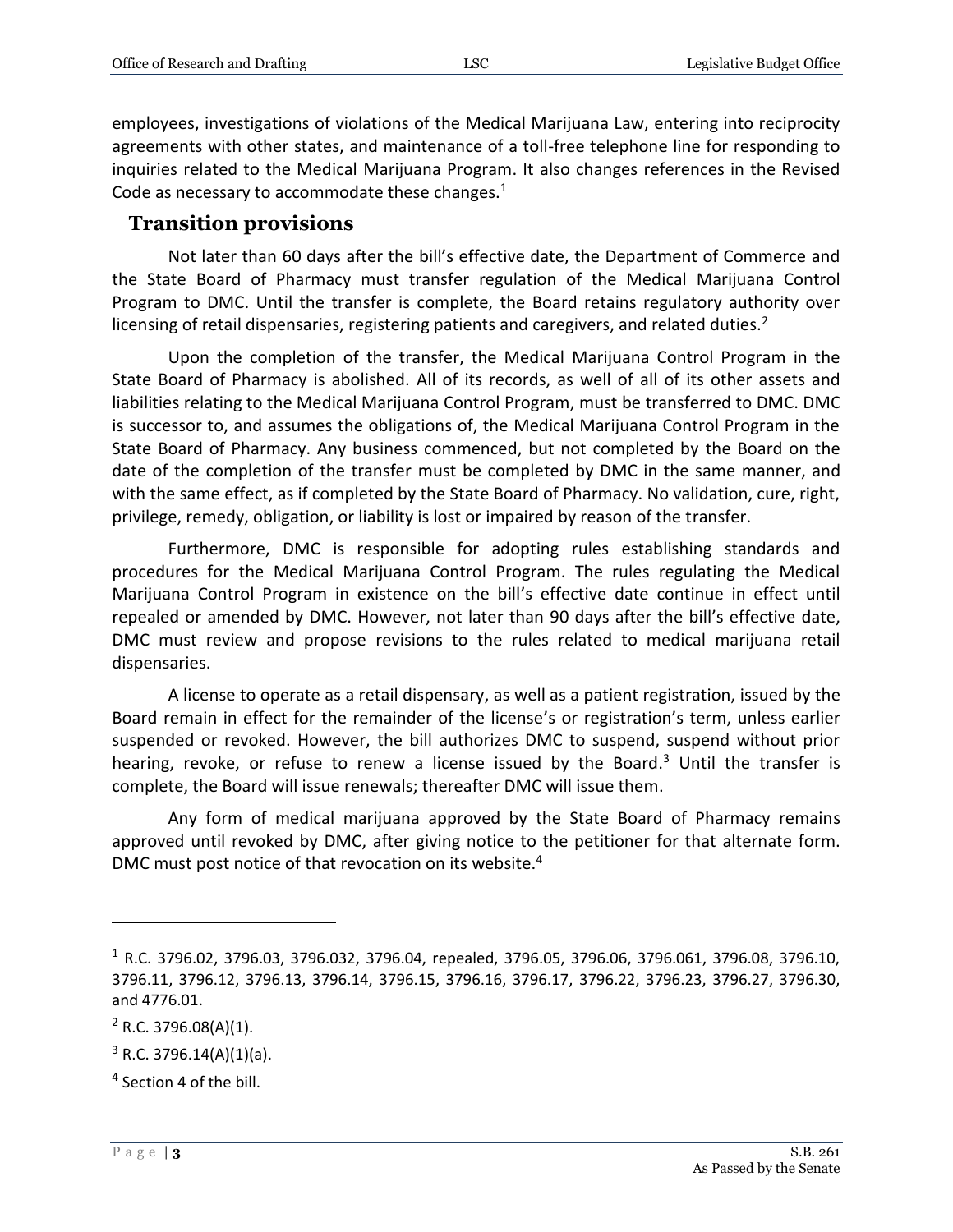# <span id="page-3-0"></span>**Expansion of qualifying condition**

The bill expands the types of medical conditions that would qualify for treatment with marijuana. Under current law, all of the following are qualifying medical conditions:

- Acquired immune deficiency syndrome;
- Alzheimer's disease;
- **Amyotrophic lateral sclerosis;**
- Cancer;
- Chronic traumatic encephalopathy;
- Crohn's disease;
- **Epilepsy or another seizure disorder;**
- **Fibromyalgia**;
- Glaucoma;
- $\blacksquare$  Hepatitis C;
- **Inflammatory bowel disease;**
- **Multiple sclerosis;**
- Pain that is either chronic and severe or intractable.
- Parkinson's disease;
- **Positive status for HIV;**
- **Post-traumatic stress disorder;**
- Sickle cell anemia;
- Spinal cord disease or injury;
- Tourette's syndrome;
- **Traumatic brain injury;**
- **Ulcerative colitis;**
- Any other disease or condition added by the State Medical Board; in February 2021, the State Medical Board added:
	- □ Arthritis;
	- Chronic migraines; and
	- □ Complex region pain syndrome.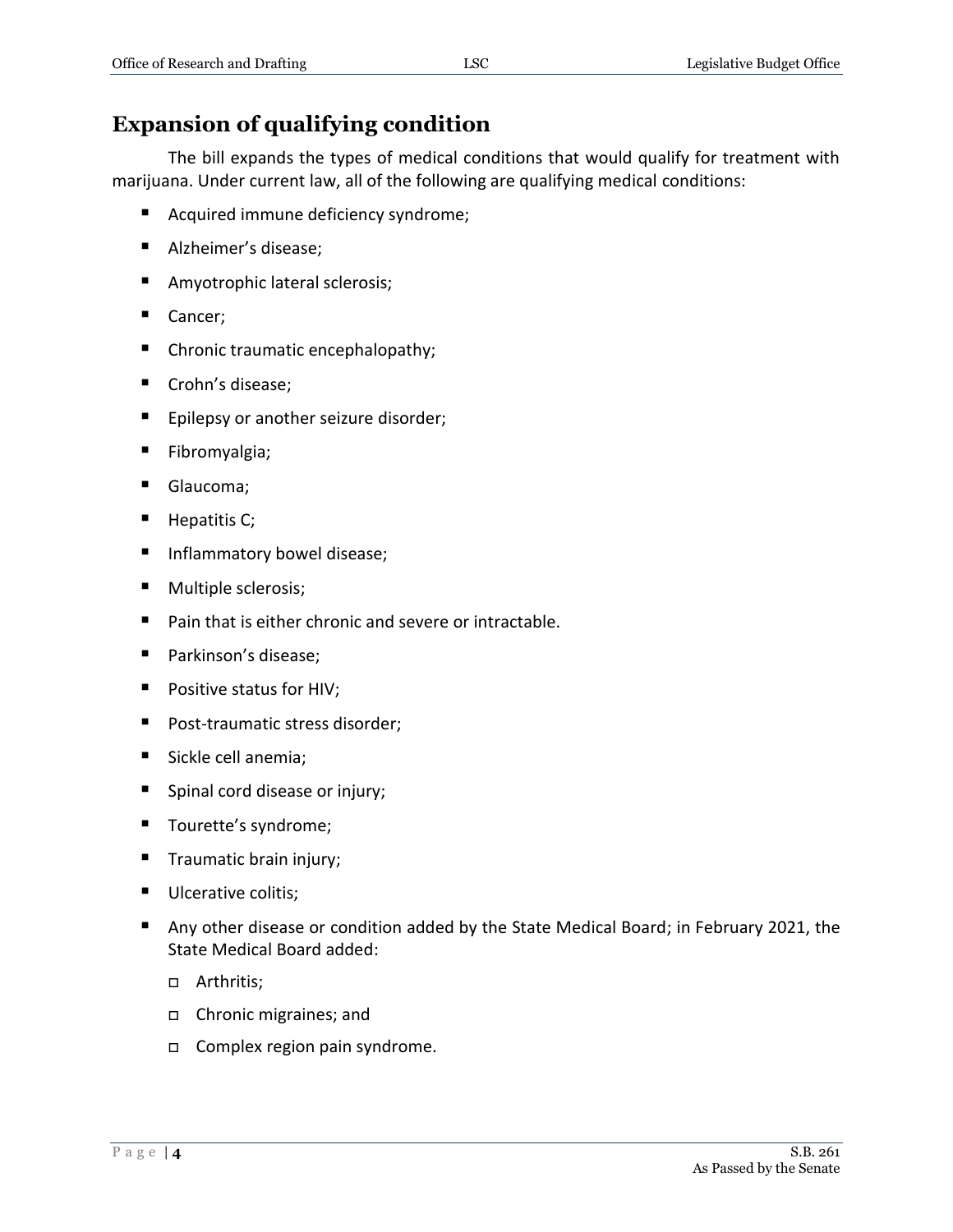The bill adds the following conditions:

- **Arthritis;**
- **Migraines**;
- Autism spectrum disorder;
- **Spasticity or chronic muscle spasms;**
- Hospice care or terminal illness;
- Opioid use disorder.

The bill also allows physicians to recommend marijuana for treatment for any condition if the physician, in the physician's sole discretion and medical opinion, finds either of the following:

- That the patient's symptoms may reasonably be expected to be relieved from medical marijuana;
- That the patient may otherwise reasonably be expected to benefit from medical marijuana.<sup>5</sup>

# <span id="page-4-0"></span>**Adoption of rules**

 $\overline{a}$ 

The bill requires DMC to adopt rules establishing standards and procedures for the medical marijuana control program. As part of the transfer of responsibilities from the State Board of Pharmacy, the Board's duty to adopt rules is transferred to DMC.

The bill tweaks several of the transferred rules:

- The bill transfers from the Board of Pharmacy the duty to adopt rules to establish the number of retail dispensary licenses that will be permitted at any one time. But the bill additionally requires these rules to endeavor to achieve a ratio of at least one retail dispensary per 1,000 registered patients up to the first 300,000 registered patients and then adding additional retail dispensaries on an as-needed basis thereafter, to be evaluated and awarded at least once every two years. When determining the number of retail dispensaries to license during any licensing event, DMC must take into account anticipated growth in patient numbers and patient demand based on sales and market data to ensure that new retail dispensary openings are timed to meet such demand.
- The bill continues the requirement to adopt rules that specify reasons for which a license may be suspended, including without prior hearing, revoked, or not be renewed or issued and the reasons for which a civil penalty may be imposed on a license holder.

<sup>5</sup> R.C. 3796.01(A)(7) and Ohio Medical Marijuana Control Program, *Frequently Asked Questions*, <https://medicalmarijuana.ohio.gov/faqs> (accessed January 12, 2022).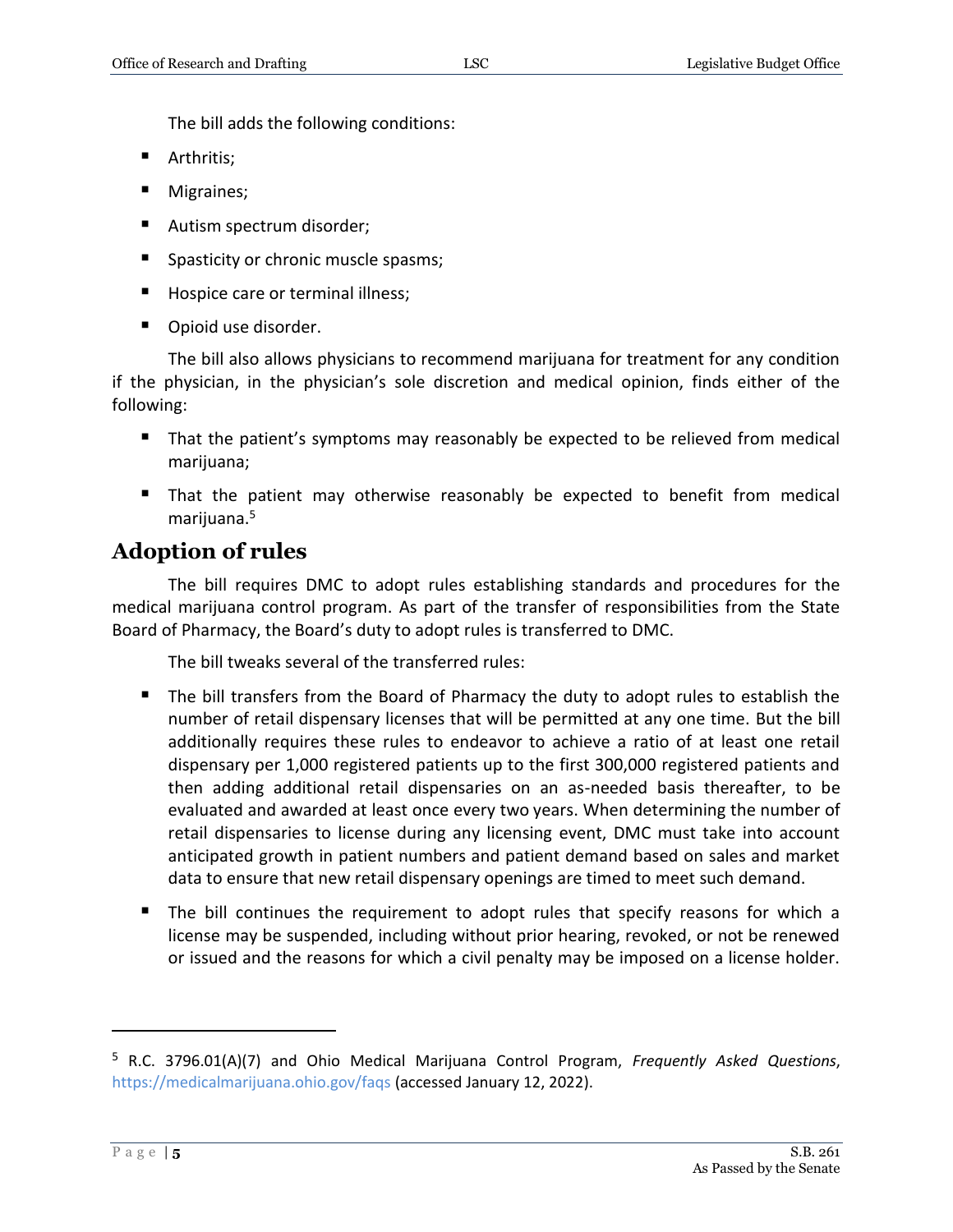But the bill does not transfer the requirement to adopt rules that specify reasons for which a registration may be suspended, revoked, or not renewed or issued.

 The bill requires DMC to adopt rules that establish standards and procedures for the testing and retesting of medical marijuana by a licensed laboratory. The bill expands this rule to apply to retesting as well.

The bill also requires DMC to adopt rules that do the following:

- Establish a new category of cultivator license for stand-alone processors and rules for their prompt establishment.
- Allow licensed dispensaries to advertise, on social media or otherwise, without receiving prior approval from DMC, allow licensed dispensaries to display products on advertisements and within the dispensary, and impose a fine or other penalties for licensed entities that fail to comply with these or any other rules DMC adopts pertaining to advertisements.

Finally, the bill additionally permits DMC to revoke a license for failure to secure a certificate of operation within 18 months of provisional licensure. The holder of a provisional license may apply to DMC for not more than two six-month extensions of this deadline. DMC must approve the extension if the license holder demonstrates that the license holder has made a good-faith effort at becoming operational.<sup>6</sup>

## <span id="page-5-0"></span>**Licenses**

#### <span id="page-5-1"></span>**Cultivator licenses**

The bill expands the reasons that must be considered when establishing the number of cultivator licenses that will be permitted at any one time. Under the bill, DMC must additionally consider whether licensed cultivators have expanded to full capacity. Continuing, unchanged, considerations are Ohio's population and the number of patients seeking to use medical marijuana. 7

The bill also expands what the holder of a valid cultivator license may do. Under current law, a licensed cultivator may cultivate marijuana. The bill expands this to include the acquisition of seeds or clones necessary to begin cultivation of a particular of medical marijuana from another licensed cultivator. In addition to delivering or selling medical marijuana to one or more licensed processor, under the bill, a licensed cultivator may also sell or deliver medical marijuana to other cultivators or retail dispensaries. A cultivator would also be allowed to register cuttings with the Ohio Marijuana Enforcement Tracking Reporting and Compliance System if both of the following are met:

■ The cuttings were obtained from a legal, out-of-state cultivator;

 $6$  R.C. 3796.03 (with conforming changes in R.C. 109.572 and Section 4) and 3796.04, repealed.  $7$  R.C. 3796.05(A).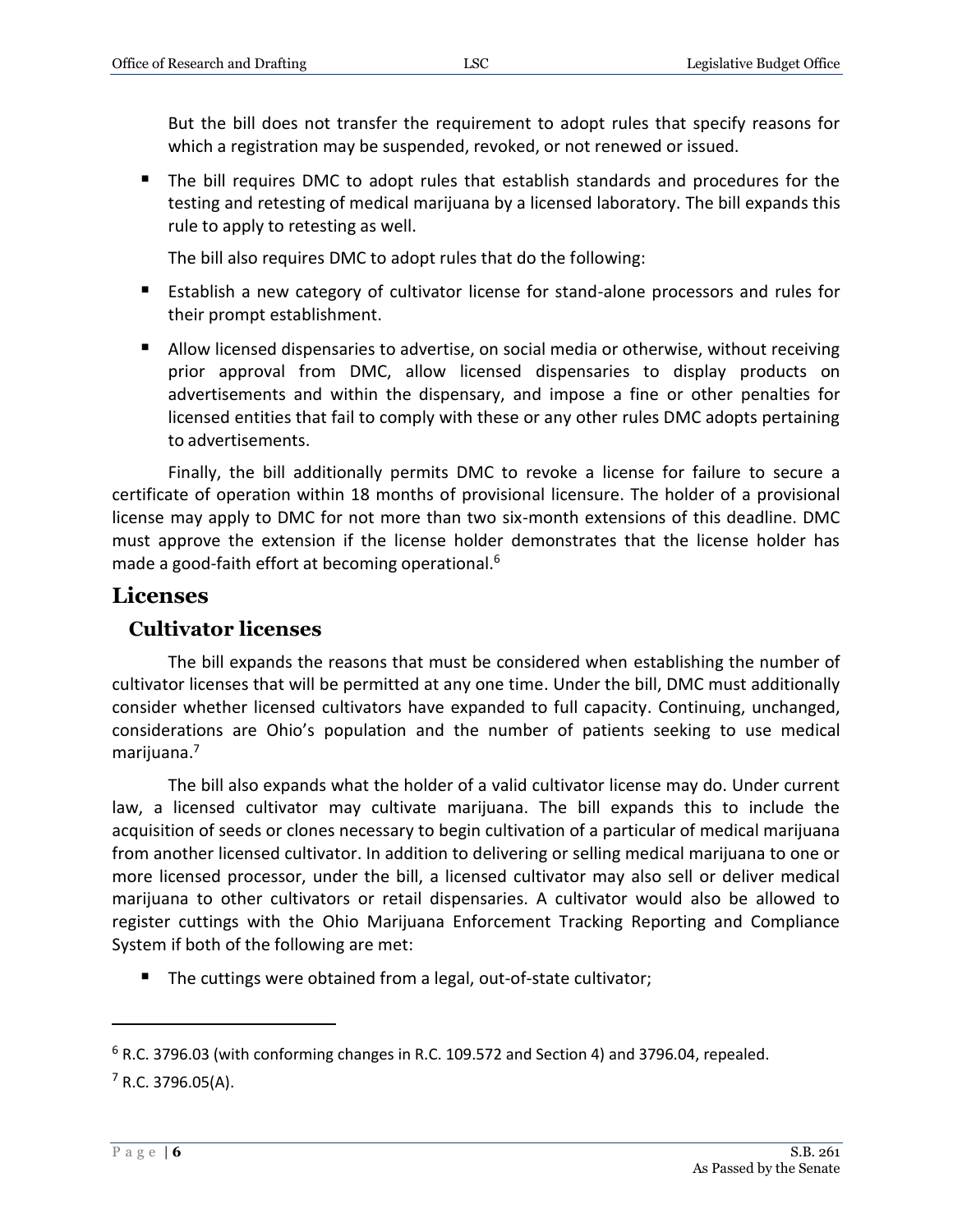The cuttings have not otherwise been rooted as a clone.<sup>8</sup>

The bill also requires cultivators to do all of the following when processing medical marijuana:

- Package the medical marijuana in accordance with federal child-resistant effectiveness standards;
- Label the medical marijuana packaging with the product's tetrahydrocannabinol (THC) and cannabidiol content;
- Comply with any packaging or labeling requirements established in rules adopted by DMC.<sup>9</sup>

The bill authorizes DMC to issue two levels of cultivator licenses, as follows:

- A level I license holder may be approved to cultivate an area of up to 50,000 square feet;
- A level II license holder may be approved to cultivate an area of up to 6,000 square feet.

When reviewing applicants for a level I license, DMC is required to give preference to level II cultivator license holders.<sup>10</sup>

DMC may approve an expansion of an existing facility's marijuana cultivation area, based on cultivator compliance with licensure requirements, if the population of the state, number of patients seeking to use medical marijuana, and data from the drug database regarding patient recommendations and patient usage of medical marijuana support such expansion. If DMC approves an expansion of a facility's marijuana cultivation area, the marijuana cultivation area is not to exceed the following:

- 75,000 square feet for a level I license holder;
- 20,000 square feet for a level II license holder.

A cultivator is prohibited from submitting a request for expansion more than once during any 12-month period. A cultivator seeking to expand its marijuana cultivation area is required to submit an expansion plan, that, at a minimum, does all of the following:

- Includes plans and specifications for the expansion or alteration in accordance with rules adopted by DMC that demonstrate compliance with the requirements of the rules adopted by the Board of Building Standards and the State Fire Marshal;
- **Proposes a timeline for completion of the proposed expansion, which, if approved, will** become a mandatory condition;

<sup>8</sup> R.C. 3796.18(A) and METRC[, https://www.metrc.com/partner/ohio/](https://www.metrc.com/partner/ohio/) (accessed January 12, 2022).

 $9$  R.C. 3796.18(C).

<sup>10</sup> R.C. 3796.18(D) and (H).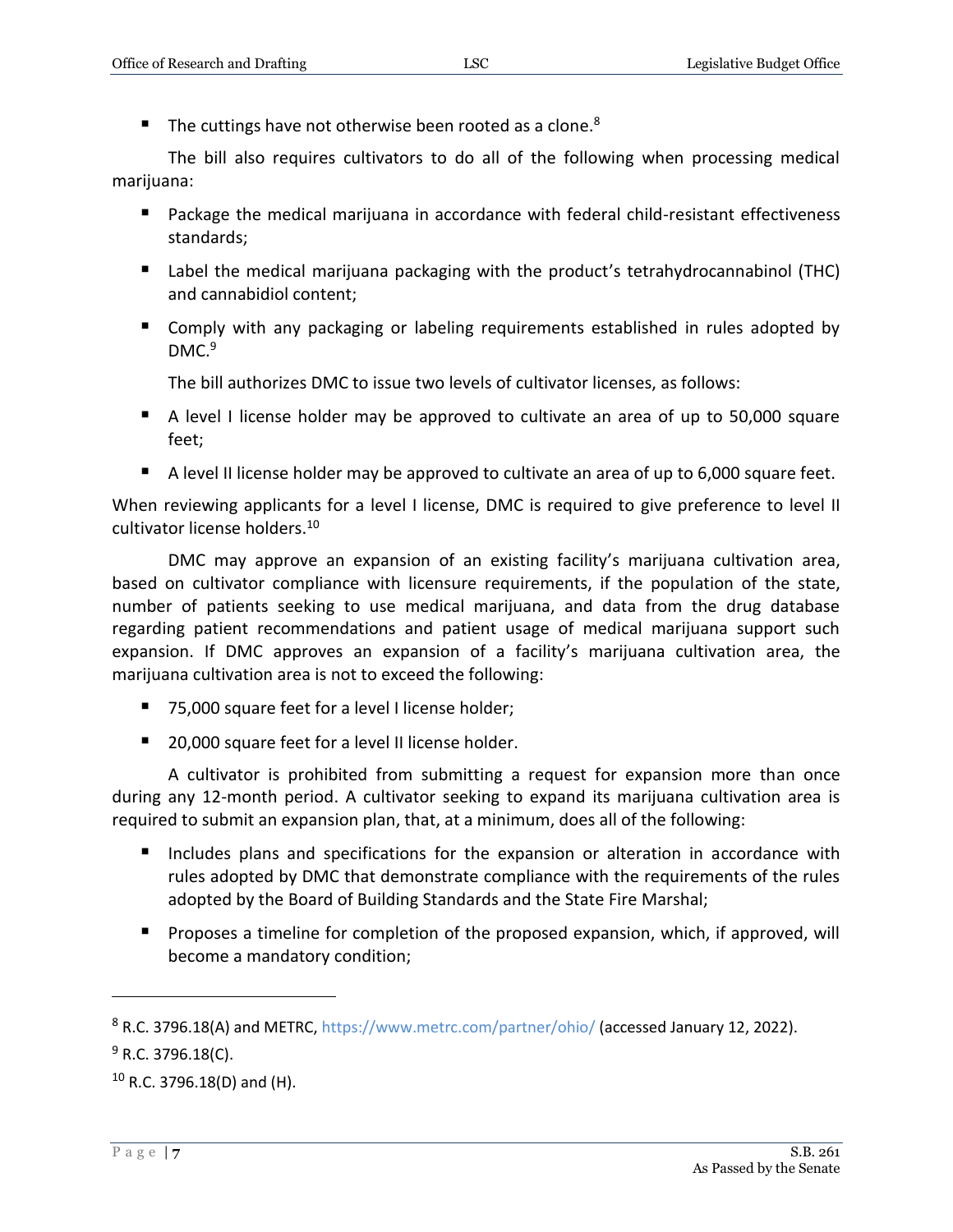- Demonstrates a history of compliance with the Medical Marijuana law and the rules adopted under it, which includes a history of enforcement actions and sanctions issued by the Department of Commerce or law enforcement agencies against the cultivator;
- **Provides supporting documentation that the cultivator has consistently met the** cultivation requirements established in rules adopted by DMC;
- Demonstrates that the proposed expansion meets the applicable requirements established by the Division in rule and that the cultivator will remain in compliance with the Medical Marijuana law and related rules, if the expansion is permitted.

Upon DMC's receipt of a request for expansion, DMC has 30 calendar days to review and approve or deny the request for expansion. If DMC does not deny the request for expansion prior to the expiration of 30 calendar days, the request is deemed approved. If the request is approved, the cultivator is bound to the terms in the request for expansion and must, prior to cultivating medical marijuana in the expanded marijuana cultivation area, pass an inspection conducted in accordance with rules adopted by DMC. A cultivator's failure to comply with the approved request for expansion may result in the revocation of DMC's approval or additional sanctions.<sup>11</sup>

#### <span id="page-7-0"></span>**Retail dispensary licenses**

The bill expands what DMC must consider when establishing the number of retail dispensary licenses that will be permitted at any one time to include projected patient growth over the next two years. DMC must continue to consider Ohio's population, the number of patients seeking medical marijuana, and the geographic distribution of dispensary sites in an effort to ensure patient access to medical marijuana.<sup>12</sup>

The bill expands what a licensed retail dispensary may do. Under current law, a dispensary may obtain marijuana from a processor. Under the bill, a dispensary may also obtain marijuana from cultivators. The bill explicitly authorizes dispensaries to *purchase* marijuana from either source. The bill makes corresponding changes with regard to labelling requirements. It also explicitly authorizes a dispensary to obtain or purchase marijuana from another dispensary if the two dispensaries are under common ownership.<sup>13</sup>

#### <span id="page-7-1"></span>**Processor license**

The bill expands what a licensed medical marijuana processor may do. Under current law, processors may obtain medical marijuana from licensed cultivators. Under the bill they may also acquire it from other processors. They may also physically travel to the location of a cultivator and directly obtain the marijuana from the cultivator.

 $11$  R.C. 3796.18 (E) to (G).

<sup>12</sup> R.C. 3796.05(B).

 $13$  R.C. 3796.20(A) and (B).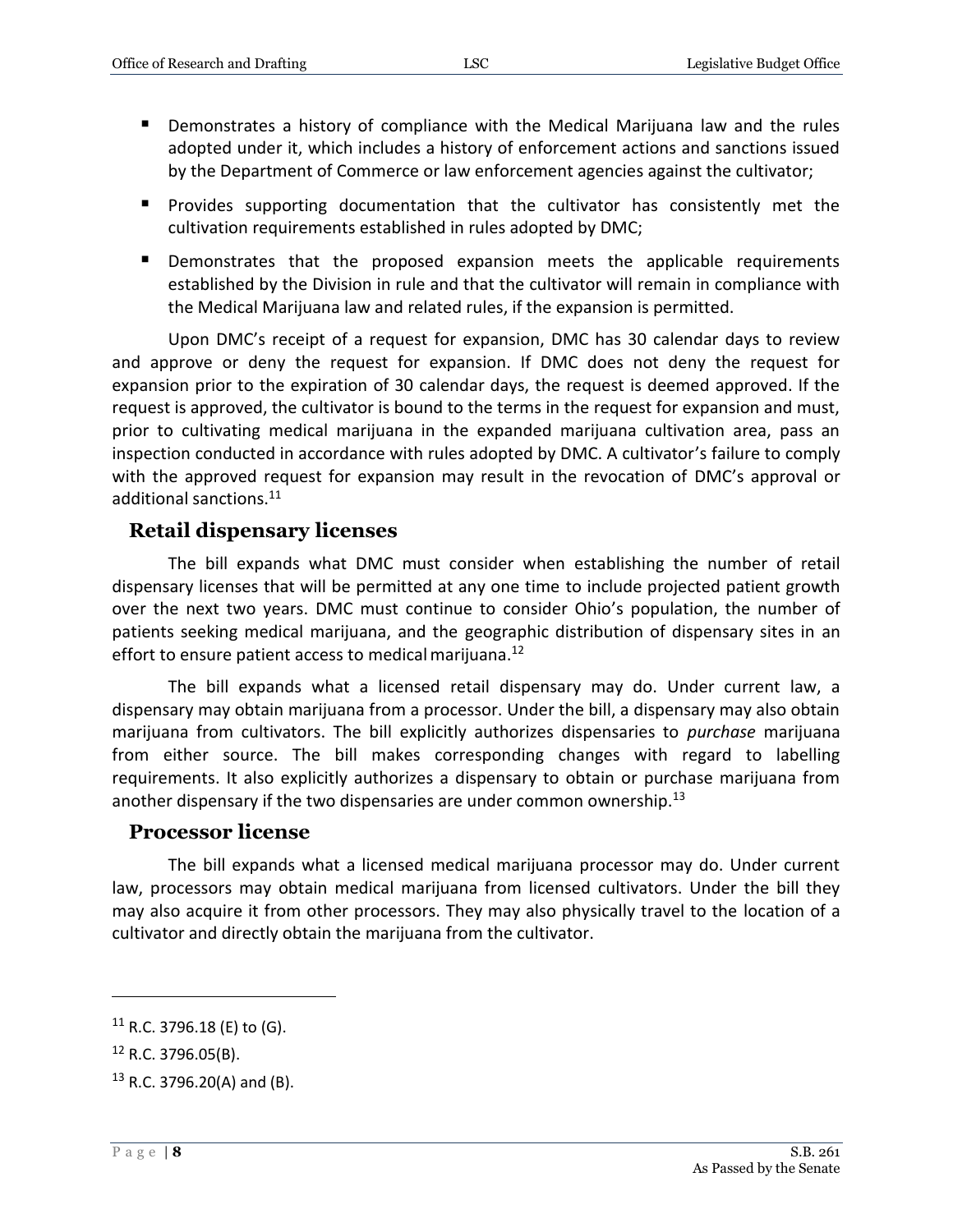Under current law they may deliver or sell processed marijuana to one or more retail dispensaries. Under the bill they may also deliver or sell it to cultivators or processors.<sup>14</sup>

#### <span id="page-8-0"></span>**Laboratory license**

The bill expands what a licensed laboratory may do. Under current law, a laboratory may:

- Obtain medical marijuana from one or more cultivators, processors, and retail dispensaries;
- Conduct medical marijuana testing in the manner specified in rule.

Under the bill they may also do the following:

- Conduct research and development testing for cultivators and processors;
- In-process testing for processors;
- Research and development testing for cultivators and processors.<sup>15</sup>

Furthermore, the bill authorizes the holders of other license types to use state-licensed labs to conduct in-process product testing for internal use.

Under the bill, retesting is permitted if a product fails testing or if a product test results fall outside of the typical results for that specific product. Retesting may be conducted by a licensed laboratory that is not the original laboratory on a new sample taken from the same batch or lot of product that was originally tested. For purposes of testing product, a "batch or lot" is either of the following:

- All of the plant material of the same strain grown together under the same growing conditions;
- I All of the manufactured product of the same type produced from the same oil.

Plant material and products that fall outside of the testing limits for contaminants established by DMC may be refined using a method approved by it.<sup>16</sup>

The bill adds a requirement for laboratories testing medical marijuana. Under current law they are required to:

- Test the marijuana for potency, homogeneity, and contamination;
- **Prepare a report of the test results.**

<sup>14</sup> R.C. 3796.19.

 $15$  R.C. 3796.21(A).

<sup>16</sup> R.C. 3796.21(B), (C), and (D).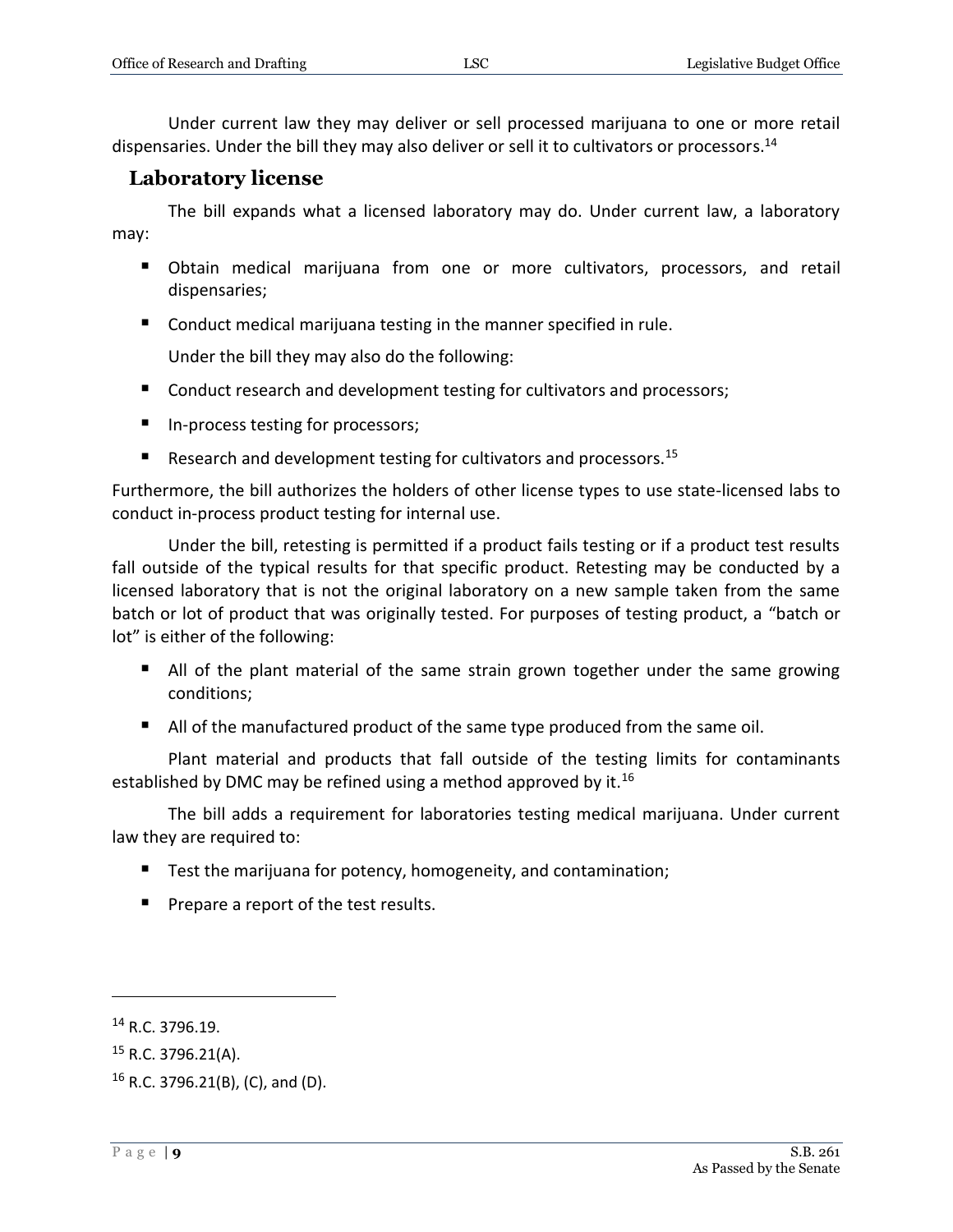Under the bill, they are also required to collect a sample of a size sufficient to conduct the requested tests, but equaling not more than twice the amount of material needed for such tests.<sup>17</sup>

Finally, the bill authorizes marijuana plant material and processed products tested under research and development be sold to patients, but only after all required testing is completed and the product passes testing required for sale.<sup>18</sup>

## <span id="page-9-0"></span>**Permissible forms and methods**

The bill expands the permissible forms of medical marijuana that may be dispensed to additionally include pills, capsules and suppositories, oral pouches, oral strips, oral or topical sprays, salves, lotions, or similar items, and inhalers. Under continuing law, oils, tinctures, plant material, edibles, patches, and any other form approved by DMC (changed from the Board of Pharmacy) remain permissible forms of marijuana.

In a conforming change, the bill expands the permitted methods of using medical marijuana to apply to the additional permitted forms. Consequently, inhalation, oral administration, and transdermal administration of medical marijuana is permitted. In addition, oral absorption of medical marijuana into the bloodstream, either buccally (between the gum and cheek) or sublingually (under the tongue), is permitted. The smoking or combustion of medical marijuana continues to be prohibited.<sup>19</sup>

#### <span id="page-9-1"></span>**Petitioning for additional methods of consumption**

Under current law, a person may petition the Board of Pharmacy to approve an additional form or method of using medical marijuana. The bill transfers this responsibility to DMC. The bill removes several provisions related to the Board's processing of petitions, including:

- The explicit authorization for the Board to consolidate multiple petitions for similar methods, remaining silent on how DMC is to review these petitions;
- The requirement that the Board consult with experts and review relevant scientific evidence;
- The requirement that the Board make its determination in accordance with related rules;
- A prohibition on appeals regarding a determination by the Board.

 $17$  R.C. 3796.21(E).

<sup>18</sup> R.C. 3796.21(F).

<sup>19</sup> R.C. 3796.06(A) and (B).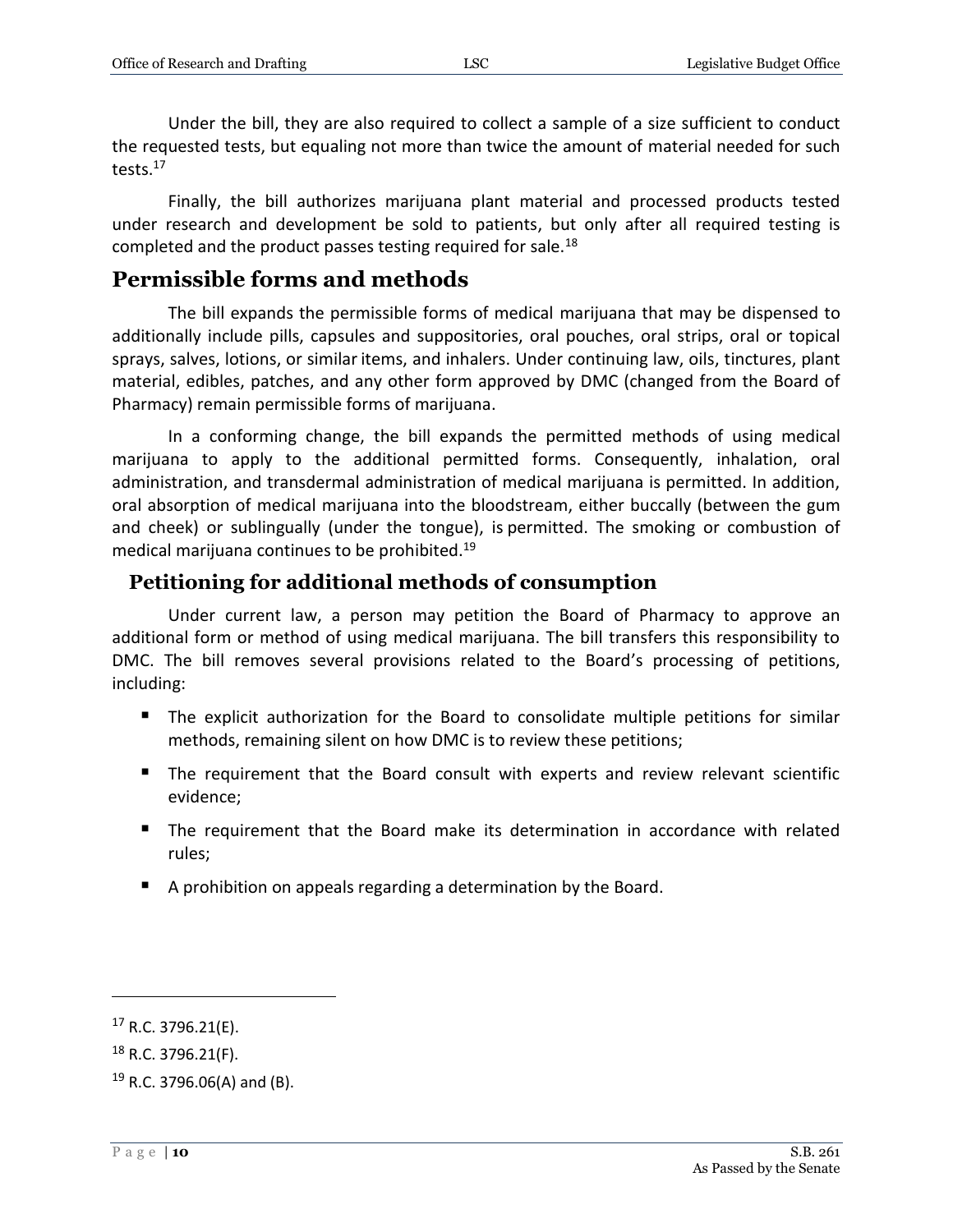Under the bill, DMC must make a determination on a petition within 60 days. The current law prohibition against seeking a petition to approve consumption of medical marijuana by smoking or combustion is maintained.<sup>20</sup>

#### <span id="page-10-0"></span>**Dosage of medical marijuana**

With respect to THC content, the bill increases the permissible THC of extracts from not more than 70% to 90%. Plant material continues to be capped at 35%. Also, the bill requires that a 90-day supply of plant material have a weight of not less than nine ounces.<sup>21</sup>

#### <span id="page-10-1"></span>**Inspections without notice**

Under current law, the Department of Commerce and the Board of Pharmacy are authorized to take certain actions without notice to a licensee or applicant for a license. Under current law, the Board is authorized to suspend a retail dispensary license without a hearing via a telephone conference call. This authority is repealed under the bill and not transferred to  $DMC.<sub>22</sub>$ 

## <span id="page-10-2"></span>**Equity study**

The bill requires the State Board of Pharmacy and the Department of Commerce to collaborate on conducting an equity study of the medical cannabis industry and the medical cannabis market to determine whether there is a compelling interest to implement remedial measures, which may include applying the requirements of the Minority Business Enterprise Program, to assist minorities and women in the medical cannabis industry.<sup>23</sup>

## <span id="page-10-3"></span>**Physician medical marijuana certification and the State Medical Board**

The bill makes changes to the law governing physicians certified to recommend marijuana as a treatment. Under current law, physicians are required to conduct a physical examination of the patient before recommending marijuana. Under the bill, this requirement is removed and physicians are authorized to recommend marijuana via telemedicine.<sup>24</sup>

Furthermore, the bill partially removes a conflict of interest provision related to such physicians. Under current law, physicians are prohibited from being certified to recommend marijuana if the physician has an ownership interest or investment interest in, or a

<sup>20</sup> R.C. 3796.061.

 $21$  R.C. 3796.06(D) and (E).

 $22$  R.C. 3796.14(B).

<sup>23</sup> R.C. 3796.35.

<sup>&</sup>lt;sup>24</sup> R.C. 4731.30(C)(1)(b)(i) and 4731.303.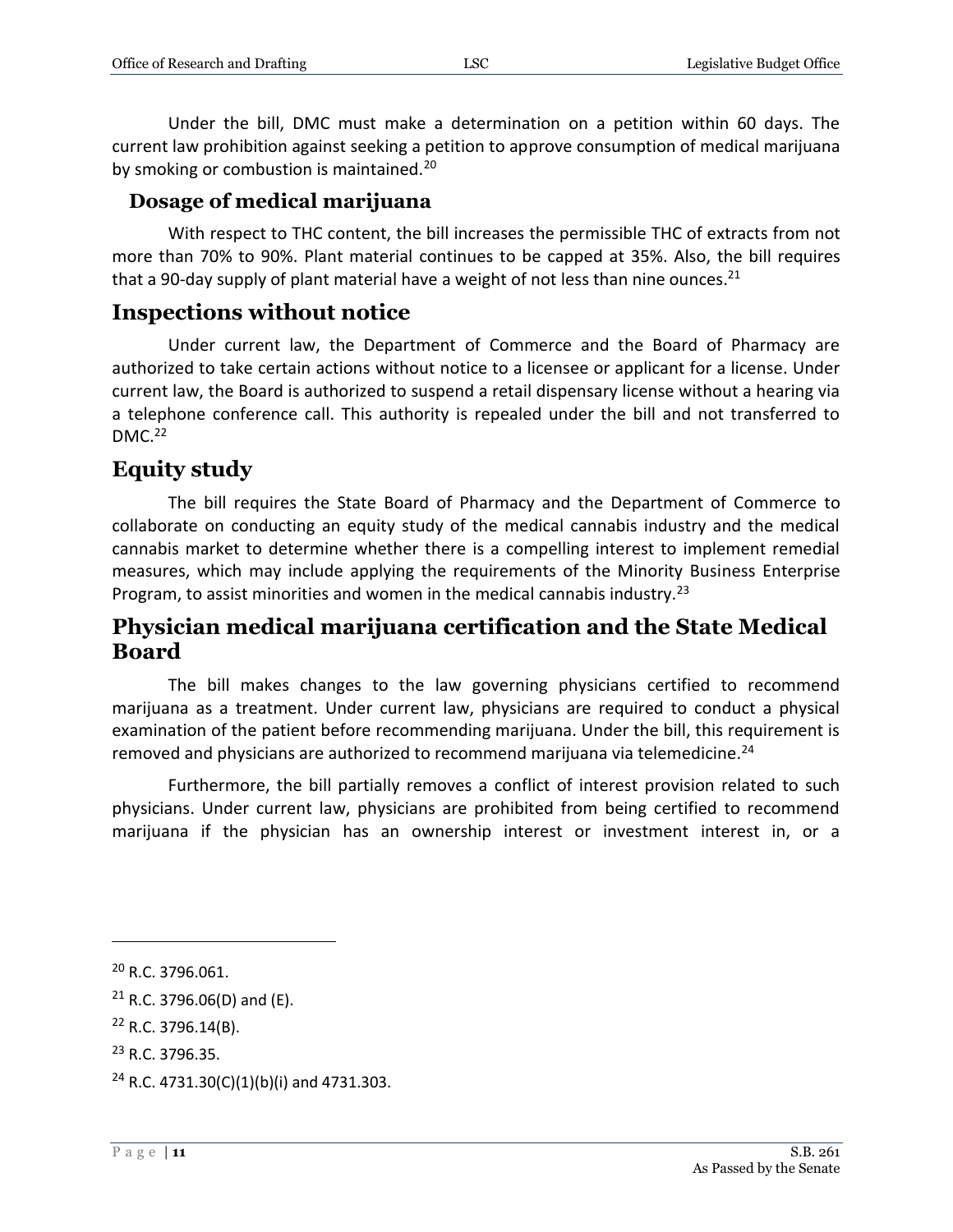compensation arrangement with, a medical marijuana license holder. The bill allows the medical director of a dispensary to be certified to recommend medical marijuana.<sup>25</sup>

Finally, the bill authorizes the State Medical Board to approve a course of education for employees of a medical marijuana dispensary. If the Board adopts the training course, then dispensary employees must take the course.<sup>26</sup>

#### <span id="page-11-0"></span>**Closed-loop payment system**

The bill repeals the authority of the Department of Commerce to establish a closed-loop payment processing system under which the state creates accounts to be used only by registered patients and caregivers at licensed dispensaries, as well as by all license holders under the Medical Marijuana Control Program. The authority to create the closed-loop system was granted in 2016, and it does not appear that the Department has established such a system.<sup>27</sup>

## <span id="page-11-1"></span>**Records checks for employees**

Under continuing law, employees of licensees must obtain a records check to demonstrate that the person has not committed various crimes. The bill allows a temporary work permit to be issued if the records check results are not received by DMC within ten business days.<sup>28</sup>

## <span id="page-11-2"></span>**Definitions**

The bill makes the following definitions:

*Marijuana cultivation area* means the boundaries of the enclosed areas in which medical marijuana is cultivated during the vegetative stage and flowering stage of the cultivation process. For purposes of calculating the marijuana cultivation area square footage, "marijuana cultivation area" does not include enclosed areas used solely for the storage and maintenance of mother plants, clones, or seedlings.

*Recommending physician* means a physician certified to recommend medical marijuana for the treatment of a qualifying medical condition.

*Stand-alone processor* means a licensed processor that has obtained its certificate of operation by October 1, 2021, and initially applied for a cultivator license and was not awarded a provisional license.<sup>29</sup>

<sup>25</sup> R.C. 4731.30(I).

 $26$  R.C. 3796.20(C) and 4731.304.

<sup>27</sup> R.C. 3796.031.

 $28$  R.C. 3796.13(B)(2).

<sup>29</sup> R.C. 3796.01.